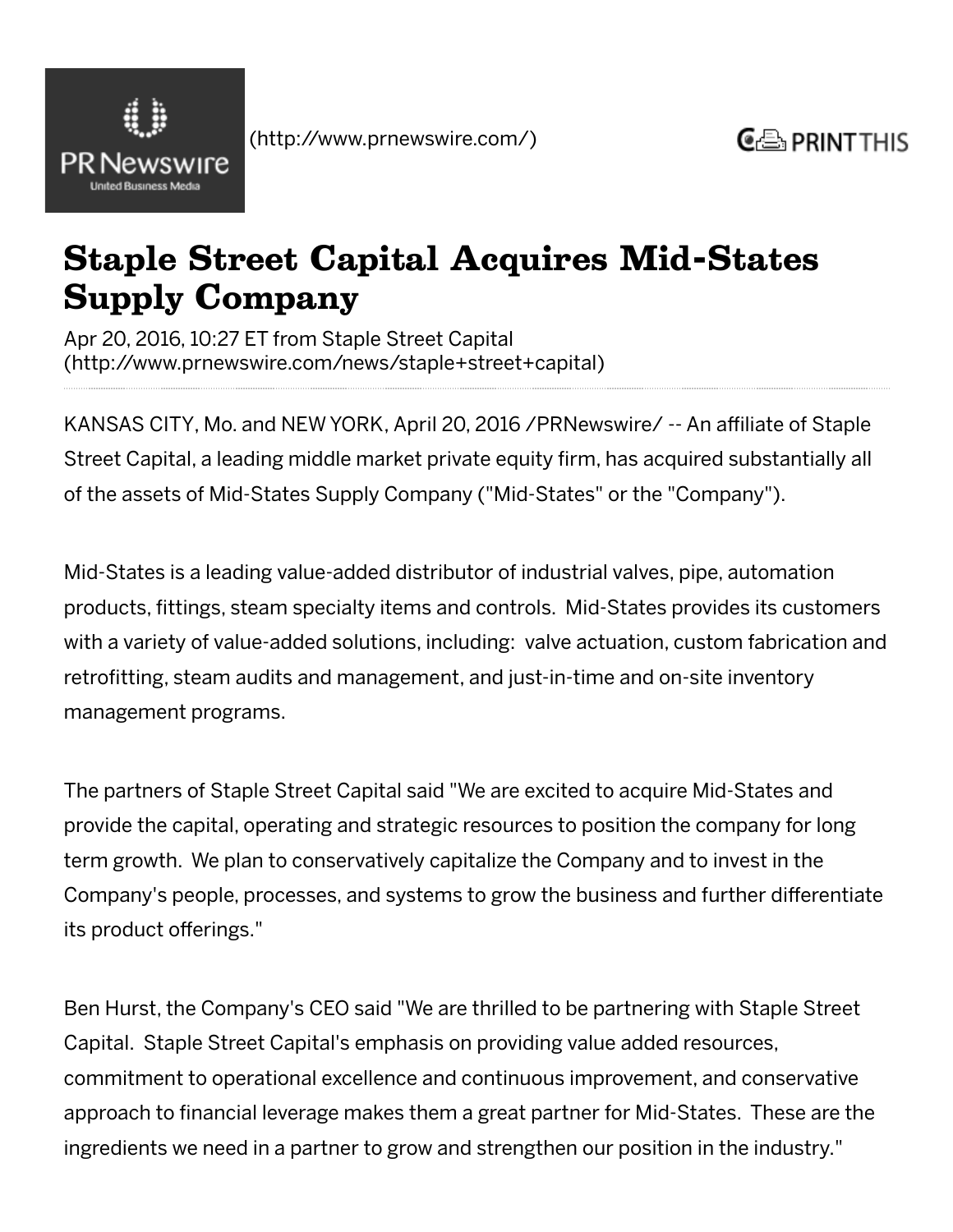The transaction was effectuated through a successful stalking horse bid in a Section 363 process in the US Bankruptcy Court. Kirkland & Ellis served as legal advisor to Staple Street Capital. SSG Capital Advisors and Frontier served as investment banker in the transaction. Spencer Fane and Winter Harbor served as legal and restructuring advisors, respectively, to the seller.

## About Mid‑States Supply Company

Headquartered in Kansas City, Missouri, Mid‑States is a national distributor of pipe, valve and fittings with an emphasis on value added fabrication and services. Mid‑States focuses on the refining, oil and gas, industrial and commercial markets. For more information, please visit: [www.midcoonline.com](javascript:void(0)).

## About Staple Street Capital

Staple Street Capital is a private equity firm that invests in market-leading businesses, where it can provide the strategic oversight, financial resources and access to a network of world‑class executives to help its portfolio companies reach their full potential. Staple Street Capital has a proven model for value creation and particular expertise executing complex transactions, including corporate carve‑outs, family‑owned business acquisitions and restructurings. Staple Street Capital is currently investing out of a \$265 million private equity fund and typically seeks to invest \$15 million ‑ \$75 million of equity per transaction. For more information, please visit: [www.staplestreetcapital.com](javascript:void(0)).

To view the original version on PR Newswire, visit:http://www.prnewswire.com/news‑ [releases/staple‑street‑capital‑acquires‑mid‑states‑supply‑company‑300254528.html](javascript:void(0))

SOURCE Staple Street Capital

#PURL { display:none !important;}